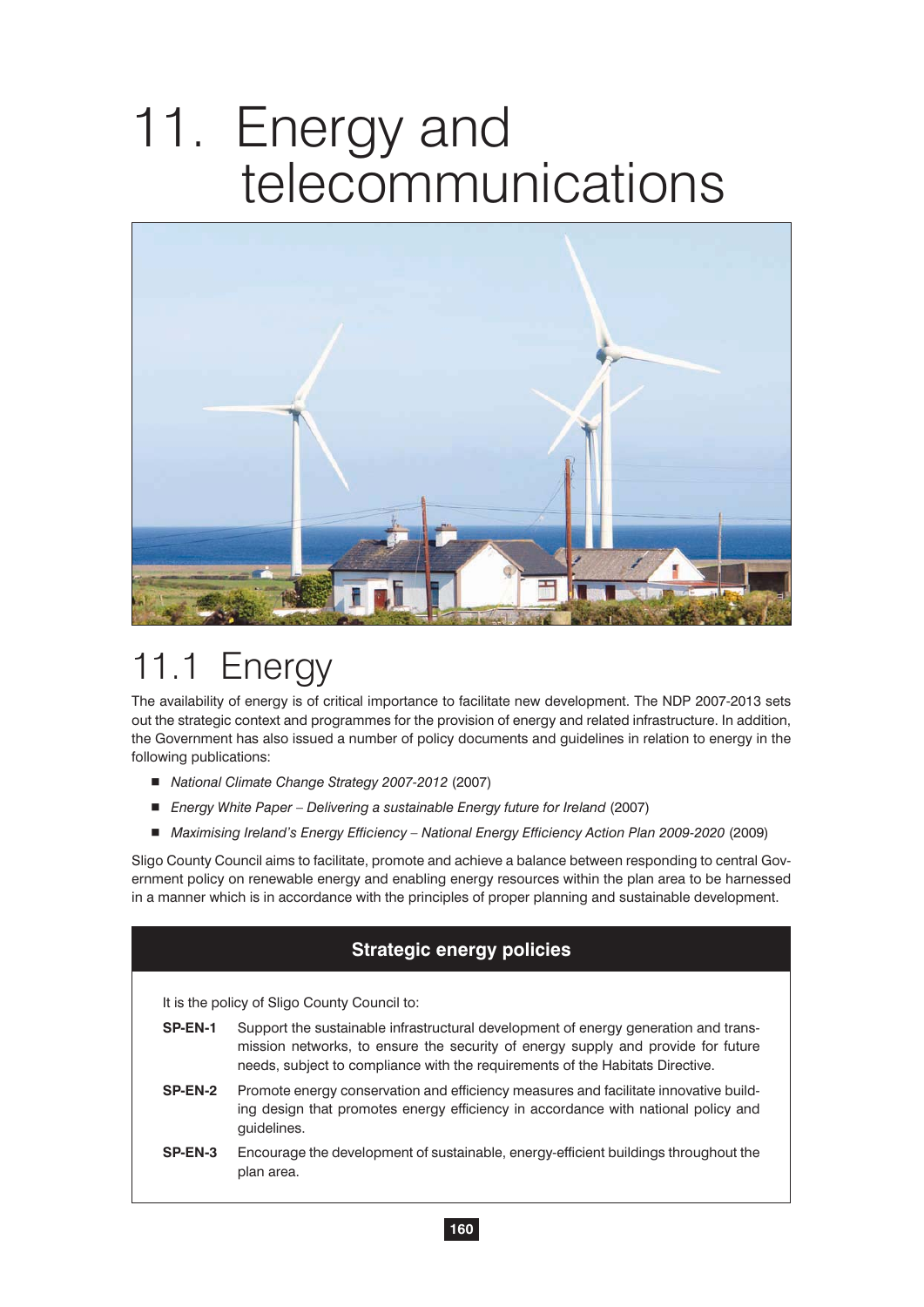#### **Strategic energy objectives**

It is an objective of Sligo County Council to:

- **SO-EN-1** Preserve significant landscape views from the visual intrusion of large-scale energy infrastructure.
- **SO-EN-2** Seek the extension of the natural gas supply infrastructure to Sligo.
- **SO-EN-3** Implement Government policy on limiting emissions of greenhouse gasses and encouraging the development of renewable energy sources in an appropriate and sustainable manner.

## 11.1.1 Electricity

The transmission network forms the backbone of power supply. Its development is critical to ensuring that County Sligo has the necessary infrastructure to attract business and accommodate economic growth and the future development of the local economy.

In 2002 and 2003, planning permission was granted to the ESB for major upgrading of the electricity transmission infrastructure in Sligo and neighbouring counties. For County Sligo, this included the construction of a 220 kV line running from the south-east of the County to a new substation at Ballysumaghan, along with the construction of five other new 110 kV lines to serve the north and east of the County. Construction commenced in April 2004 and the substation at Ballysumaghan has now been completed. This will improve quality of supply and provide security and adequate capacity of supply to service future industrial, commercial and domestic development.

#### **Policies for the provision of electricity**

It is the policy of Sligo County Council to:

- **P-EL-1** Facilitate the sustainable provision of new high-voltage electricity infrastructure in County Sligo.
- **P-EL-2** Support the maintenance and upgrading of electricity infrastructure throughout the County.

### 11.1.2 Gas

 While Sligo is not served by gas infrastructure at present, Bord Gáis has identified Sligo City as a 'Phase 3: town being considered for connection to the distribution network' and part of north Sligo towards Donegal has been identified as an 'Area location for consideration'. The extension of the natural gas pipeline to Sligo would be a significant boost to the economic growth of the region.

#### 11.1.3 Renewable sources of energy

The concept of energy efficiency promotes more sustainable forms of energy production, including the greater exploitation of wind, hydro, solar and tidal power sources.

The target for Ireland in the European Renewable Energy Directive (2009/28/EC) is a 16% share of renewable energy in the final consumption by 2020. The share of electricity from renewable energy has more than doubled between 1990 and 2008 – from 4.9% to 11.9%, an increase of 7 percentage points over eighteen years. Most of this increase took place in the seven years after 2000. Nationally, growth in renewable energy use in 2005-2008 was up 16%.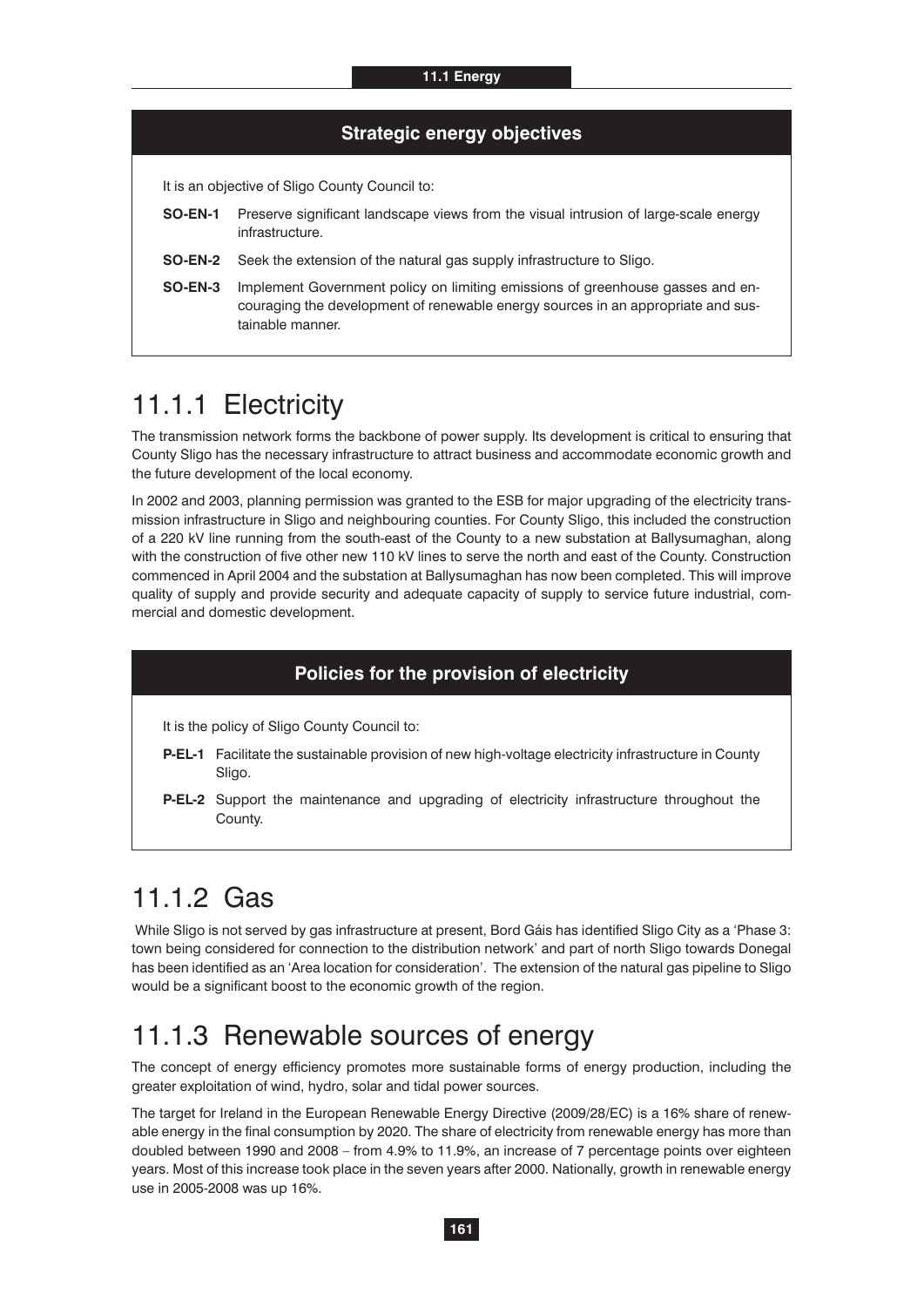The government policy in relation to the reduction of greenhouse gas emissions is set out in the National Climate Change Strategy 2007-2012. Sligo County Council recognises the contribution that alternative energy sources can make towards limiting pollution associated with the generation of electricity (emissions of carbon dioxide, sulphur dioxide, nitrogen oxides and smoke). It is the policy of the Council to promote the generation of energy from renewable and alternative sources in an environmentally acceptable manner.

## 11.1.4 Wind energy

Sligo's mountainous landscape and exposed location on the western seaboard combine to create good conditions for the generation of wind power. The wind farm capacity available in the County in 2010 is 51.1 MW, produced by four companies with installations at King's Mountain, Carran Hill, Geevagh and Lackan.

The wind energy potential available in the County is indicated in Sustainable Energy Ireland's *Wind Atlas for Ireland*.



It is a challenge for the Council to achieve a reasonable balance between: (a) responding to government policy on renewable energy; and (b) enabling the wind energy resources of the County to be harnessed in an environmentally sustainable manner.

Pressure for future wind farm development is likely to be concentrated in upland and coastal areas and in offshore locations, particularly where energy providers can access the national electricity grid.

The development of wind energy has potential benefits for the County as a whole, including employment creation, assisting rural development by providing an additional source of income for farm families and local communities, and reducing dependence on oil and other imported fuels.

The siting of wind turbines requires careful consideration. While turbines located on elevated sites tend to have a higher output, they also have a significant visual impact. Visual obtrusiveness depends on the location, layout, size, number, design and colour of the turbines, as well as the subjective perceptions of the viewer.

The *Wind Energy Guidelines* published by the DoEHLG in June 2006 outline the main criteria to be used in assessing development proposals. These criteria include:

- environmental impact effects on landscape, natural and archaeological heritage;
- seeking visual harmony and balance choice of turbines, towers, colour and siting;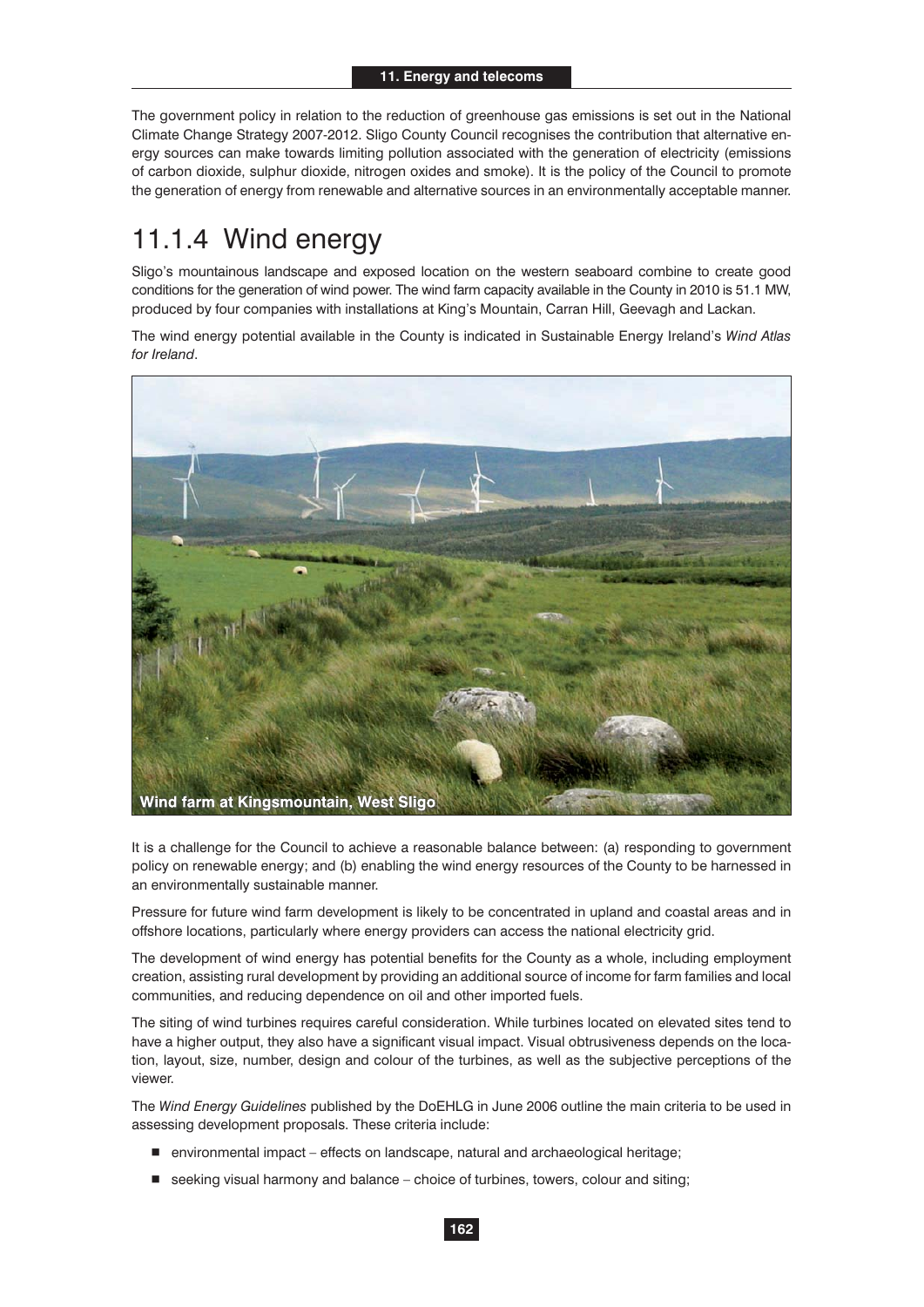- keeping secondary structures to a minimum buried on-site cabling, minimal fencing, transformers placed inside towers where possible;
- keeping access roads to a minimum using established roads where possible and following natural contours if roads are necessary;
- managing the building site removing waste, avoiding erosion, replanting the land.

In assessing proposals for wind farms, the Council will require detailed information to Environmental Impact Assessment (EIA) standard. Assessment in accordance with government guidelines will have regard to visual impact (including the scarring effect of access roads), noise, electro-magnetic interference, ecological impact, safety (including aircraft safety and navigation) and land use implications.

Proposals will generally be discouraged in or close to pNHAs, cSACs, SPAs, designated Sensitive Rural Landscapes, Visually Vulnerable Areas, Scenic Routes, protected views, Zones of Archaeological Potential.

### 11.1.5. Hydroelectric power

Turbines driven by falling water have the potential to generate hydroelectric power. County Sligo has the resources to generate 2.5 MW of power per annum from small hydroelectric plants. At present, the County has several small-scale hydroelectric power stations, at least one of which holds a Power Purchase Agreement with the ESB until December 2010.

In assessing development proposals for hydroelectric power stations, the main considerations are:

- $\blacksquare$  integration of the facility into the riverscape;
- non-interference with fish and wildlife;
- safe and sensitive undergrounding of power lines;
- $\blacksquare$  the effect on the landscape and ecology.

The Council will also consider the document *Guidelines on the Planning, Design, Construction & Operation of Small-Scale Hydro-Electric Schemes and Fisheries* (Engineering Division & Central and Regional Fisheries Board, DCENR 2007).

### 11.1.6 Wave energy

Ireland has made significant advances in the research and development of wave-generated energy and County Sligo's extensive coastline has potential for this form of development. While proposals below the High Water Mark are outside the Councils jurisdiction, on-shore ancillary plant, buildings and power lines will require assessment and all on-shore impacts must be mitigated to the greatest extent possible.

Most of the coastal zone, particularly in the west of the County, is relatively flat, providing long open views. Development proposals should therefore avoid locations that are immediately adjacent to coastal settlements or significant tourist attractions. Detailed visual, ecological, archaeological heritage and social impact of such proposals will be assessed in determining their acceptability.

## 11.1.7 Bioenergy

Bioenergy is energy derived from biofuels, such as biodiesel, biogas or biomass. Biofuels are considered to be "CO<sub>2</sub>-neutral", not adding to the carbon dioxide level in the atmosphere. Technologies used to produce electricity from biofuels vary widely. The Planning Authority will consider each proposal on its merits, subject to proper planning and environmental consideration.

The Council will encourage the production of trees for biomass and other initiatives for the generation of renewable energy. Burning of such biomass has a neutral greenhouse gas effect and the important advantage of providing the opportunity for farmers to diversify into new crops. Power generation from this source does not suffer from the lack of consistency in supply that affects wind power.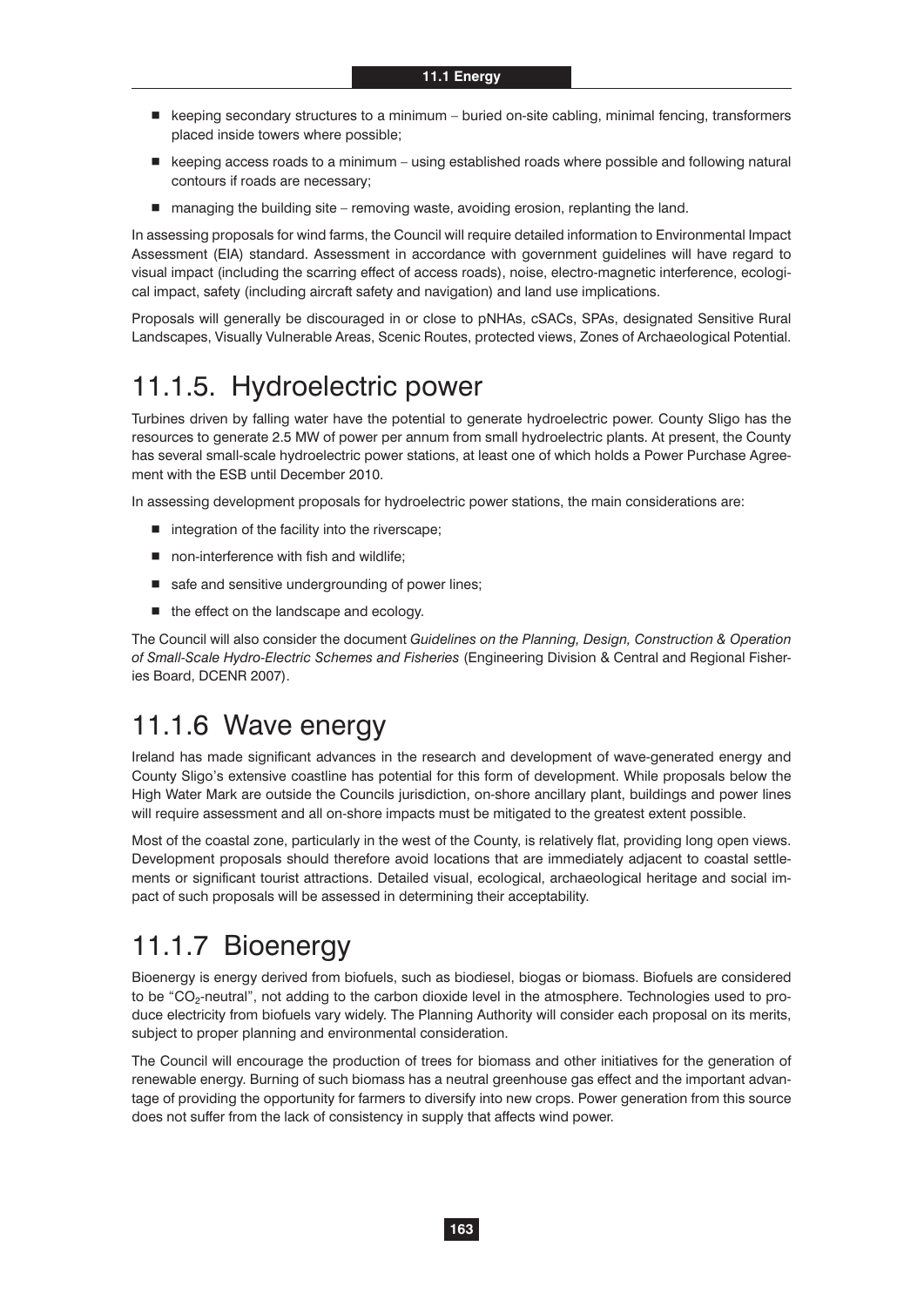#### 11.1.8 Solar energy

In recent years, the use of solar energy in Ireland, in addition to ground-source heating systems, has provided sustainable energy for buildings and reduced the demand for electricity supply from the national grid. Such initiatives will be encouraged in the future.

| <b>Renewable energy policies</b> |                |                                                                                                                                                                                                                                                                                                                                                                                                                                                                                                                                                                                                                                              |  |
|----------------------------------|----------------|----------------------------------------------------------------------------------------------------------------------------------------------------------------------------------------------------------------------------------------------------------------------------------------------------------------------------------------------------------------------------------------------------------------------------------------------------------------------------------------------------------------------------------------------------------------------------------------------------------------------------------------------|--|
|                                  |                |                                                                                                                                                                                                                                                                                                                                                                                                                                                                                                                                                                                                                                              |  |
|                                  |                | It is the policy of Sligo County Council to:                                                                                                                                                                                                                                                                                                                                                                                                                                                                                                                                                                                                 |  |
|                                  | P-REN-1        | Support and promote a move away from fossil-fuel energy production through invest-<br>ment in renewable energy.                                                                                                                                                                                                                                                                                                                                                                                                                                                                                                                              |  |
|                                  | <b>P-REN-2</b> | Encourage and facilitate the sustainable production of energy from renewable sourc-<br>es, energy conversion and capture in forms such as wind power, hydro-power, wave-<br>generated energy, biomass, solar technology and energy-efficient building design/<br>servicing. All such development proposals will be assessed for their potential impact<br>on Natura 2000 sites, designated Sensitive Rural Landscapes, Visually Vulnerable<br>Areas, Scenic Routes and scenic views, as well as in accordance with strict location,<br>siting and design criteria, subject to compliance with the requirements of the Habitats<br>Directive. |  |
|                                  | P-REN-3        | Support existing and new enterprises who wish to use renewable energy to serve<br>their own needs by on-site energy production, subject to normal planning criteria.                                                                                                                                                                                                                                                                                                                                                                                                                                                                         |  |

#### **Renewable energy objectives**

It is an objective of Sligo County Council to:

- **O-REN-1** Identify and map, during the lifetime of this Plan (subject to resources), areas within the county where there is significant wind energy potential and where energy development would be acceptable in principle, subject to visual, landscape, heritage, environmental and amenity considerations.
- **O-REN-2** Facilitate small-scale renewable energy developments within urban areas, where appropriate, and support small community-based generation projects in rural areas, subject to visual, landscape, heritage, environmental and amenity considerations.
- **O-REN-3** Implement the provisions of the integrated Regional Energy Strategy that will be prepared by the Border Regional Authority in accordance with the Regional Planning Guidelines 2010.

## 11.2 Telecommunications

Intensive digitisation of telecommunications offers a competitive advantage in attracting economic development and investment. It also offers more flexible working arrangements, enabling people to work and communicate internationally from their homes. The movement away from labour-intensive manufacturing to the skilled services sector of the economy has major policy implications for the provision of infrastructure, particularly the provision of telecommunications. Census 2006 data indicated that the Border Region was joint lowest (with the Midlands) for broadband coverage (12%) in Ireland. Of particular significance to the Border Region is Project Kelvin, which will significantly boost broadband availability and capacity in the Region.

Sligo County Council acknowledges the importance of telecommunications, particularly broadband telecommunications, in terms of capitalising on investment opportunities.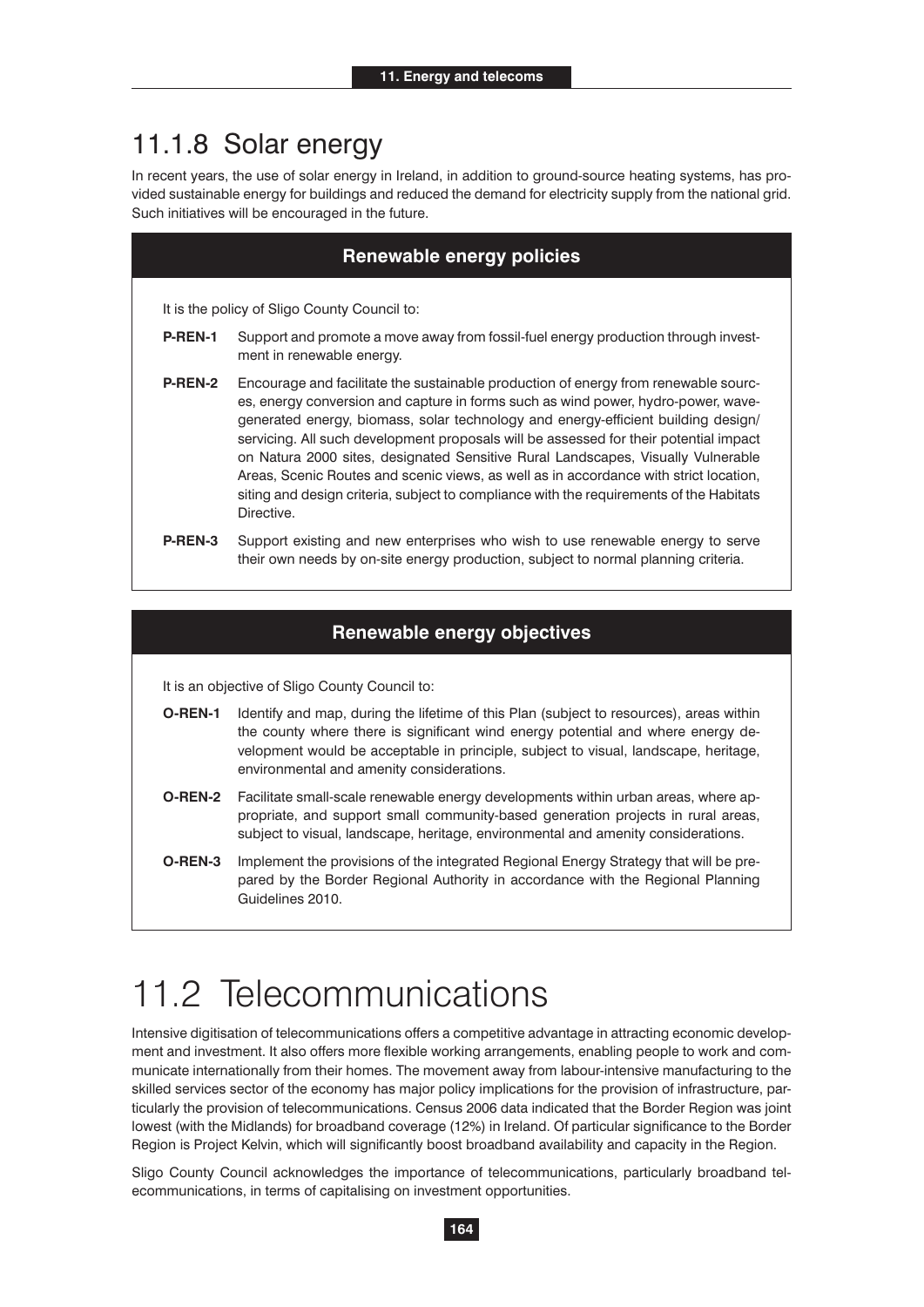### 11.2.1 Broadband infrastructure

The following initiatives are supported by Sligo County Council, which is targeting full coverage of broadband connectivity throughout the County:

- Ireland's Broadband Strategy (2003): this report outlines the government's action plan regarding the deployment of broadband throughout the country. The government's Broadband Action Plan (2003) will focus on towns with population in excess of 1,500 people that are currently without broadband. These are to be linked to high-speed Internet access as part of a 140 million euro spending programme by government in partnership with local authorities. Outside towns of this population size, the Group Broadband Scheme will help provide high-speed connectivity.
- Group Broadband Scheme: provides funding for the provision of broadband services to small, underserved rural or remote areas and particularly for community organisations.
- Metropolitan Area Network (MAN): a network of ducting and fibre-optic cable laid within a metropolitan area, predominantly aimed at large business and reselling operators to provide services including telecommunications, Internet access, television, telematics and CCTV. The optical fibre infrastructure allows for very high throughput rates between the service provider and the customer.
- School Broadband Access Programme: in a joint approach, the telecommunications sector and the government has provided funding for the roll-out of broadband to all primary and secondary schools in the country.
- The National Broadband Scheme (NBS) is being run by the Department of Communications Energy and Natural Resources. It aims to provide broadband services to consumers and businesses located within those parts of the country which have no form of broadband available at the moment. The contract to implement and operate the National Broadband Scheme (NBS) was entered into with "3" (a Hutchison Whampoa company trading as 3) on 23 December 2008. Under the contract, 3 will be required to provide services to all premises in the NBS area who seek a service. In order to facilitate competition in the area, 3 will also be required to provide wholesale access to any other authorised operator who wishes to serve premises in the NBS area.

## 11.2.2 Mobile telephony infrastructure

With regard to mobile phone network development, the physical infrastructure and structures needed to provide this service must be developed in a strategic way that minimises the impact on the environment and takes public opinion into account. Good siting and design need to become an integral part of the planning system, respecting not only environmentally sensitive areas, but also the wider context.

Antennae, their support structures, power lines, equipment containers and access roads will be assessed with respect to safety, siting and design criteria and the mitigation of intrusive impacts. In all circumstances, the sensitivity to the context of the proposed development requires consideration. Site conditions, safety aspects, technical constraints, landscape features and capacity requirements affect the design of such installations.

Options to reduce the negative visual effect of such structures include:

- mast and/or site sharing;
- $\blacksquare$  installation on existing buildings and structures;
- camouflaging/disguising techniques to integrate telecommunications equipment into the design, scale, colour and/or texture of existing buildings and landscape;
- using small-scale equipment.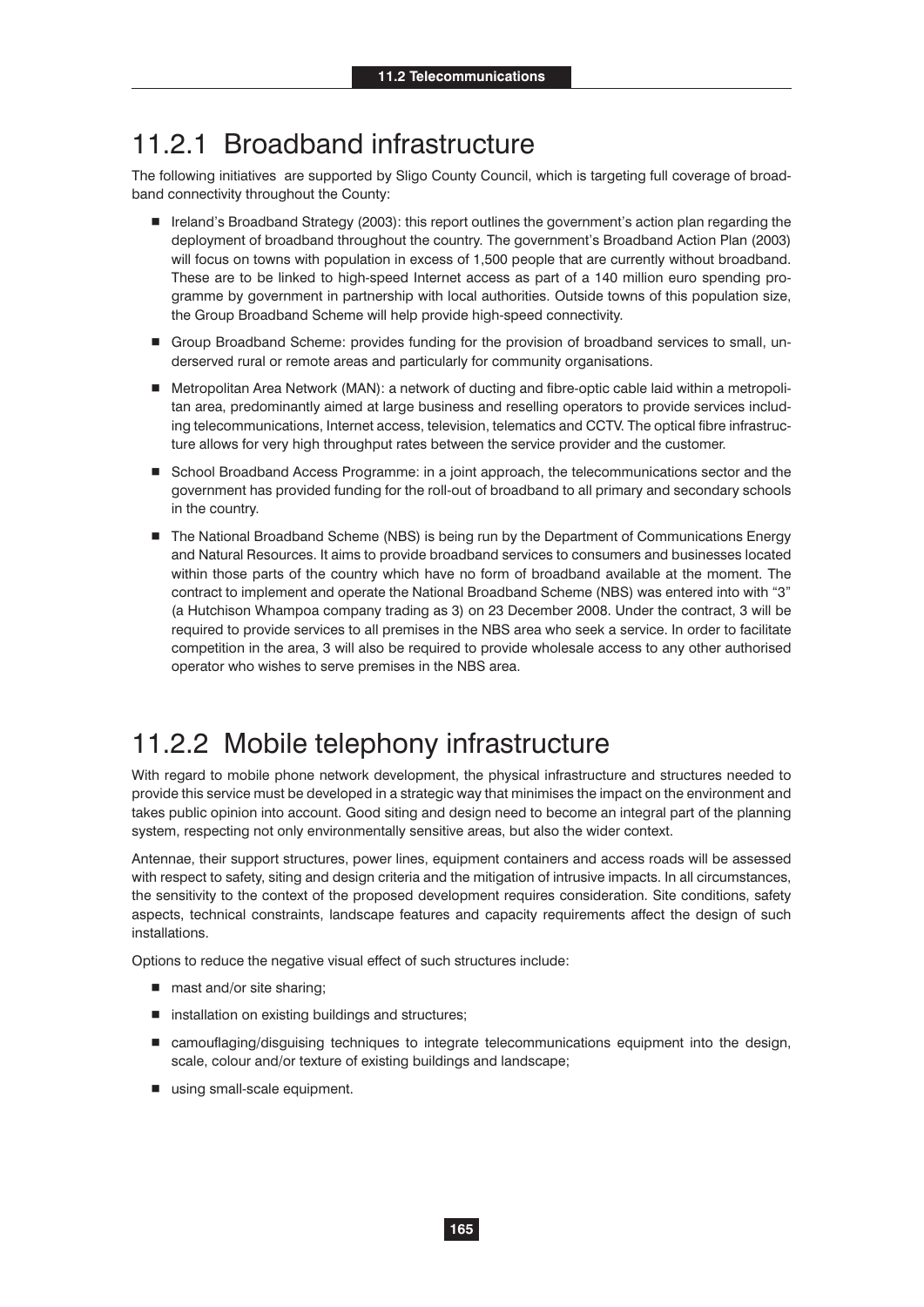Proposals in the following areas will be permitted only on the basis of absolute necessity, visual mitigation, mast or tower design and site restoration following obsolescence:

- cSACs, SPAs, pNHAs
- designated Sensitive Landscapes, Visually Vulnerable Areas and Scenic Routes.

It is the policy of the Council to achieve a balance between facilitating the provision of telecommunications services in the interests of social and economic progress and sustaining residential amenities, environmental quality and public health.

Proposals for telecommunication masts and infrastructure shall comply with the DoEHLG's *Telecommunications Antennae and Support Structures Guidelines* (1996) and any revisions.

The Council will use the sequential approach in terms of factors to be taken into account in the control of telecommunications structures in built-up areas, as outlined in the Guidelines. The following series of "tests" will be applied to development proposals for telecommunications infrastructure on sites in or near residential areas, education facilities, hospitals, child care facilities or nursing homes:



- is an existing utilities site available, such as an electricity substation?
- $\blacksquare$  has the mast/antenna been designed and adapted for the specific location?
- are possible sites in commercial or retail areas available?
- is an existing tall building or structure available?

Proposals shall be accompanied by a statement and supporting evidence of compliance with the International Commission on Non-Ionising Radiation Protection (ICNIRP) Guidelines or the equivalent European pre-standard 500166-2 conditioned in licensing arrangements with the DCMNR. Any permission granted will be conditioned with respect to time limitation, replacement of obsolescent technology with more environmentally acceptable designs, bonding arrangements and site restoration on cessation of service.

In the vicinity of larger towns, developers should endeavour to locate in industrial estates.

In areas outside of towns/villages, masts should be placed in tree groupings or forestry plantations where such features exist, provided that the antennae are clear of obstruction and so long as ancillary facilities, such as access roads, do not impact negatively on the landscape. The developer will be required to retain a cordon of trees around the site, which will not be felled during the lifetime of the mast, with the written agreement of the owner.

In unforested areas, softening of the visual impact should be achieved through judicious choice of colour scheme and through the planting of shrubs, trees etc. as a screen and backdrop.

In general, proximity to Protected Structures, archaeological sites and other monuments should be avoided. Any proposals affecting Protected Structures or within ACAs shall have due regard to the guidance provided in the DoEHLG's Architectural Heritage Protection Guidelines for Planning Authorities 2005.

Where existing support structures are not unduly obtrusive, the Council will encourage co-location of antennae on existing support structures, masts and tall buildings. Applicants must satisfy the Council that they have made every reasonable effort to share with other operators and to minimize adverse visual impact. Where it is not possible to share a support structure, the developer should share the site or an adjacent site so that masts and antennae may be clustered.

Development proposals for telecommunication structures must have regard for aircraft safety and navigation.